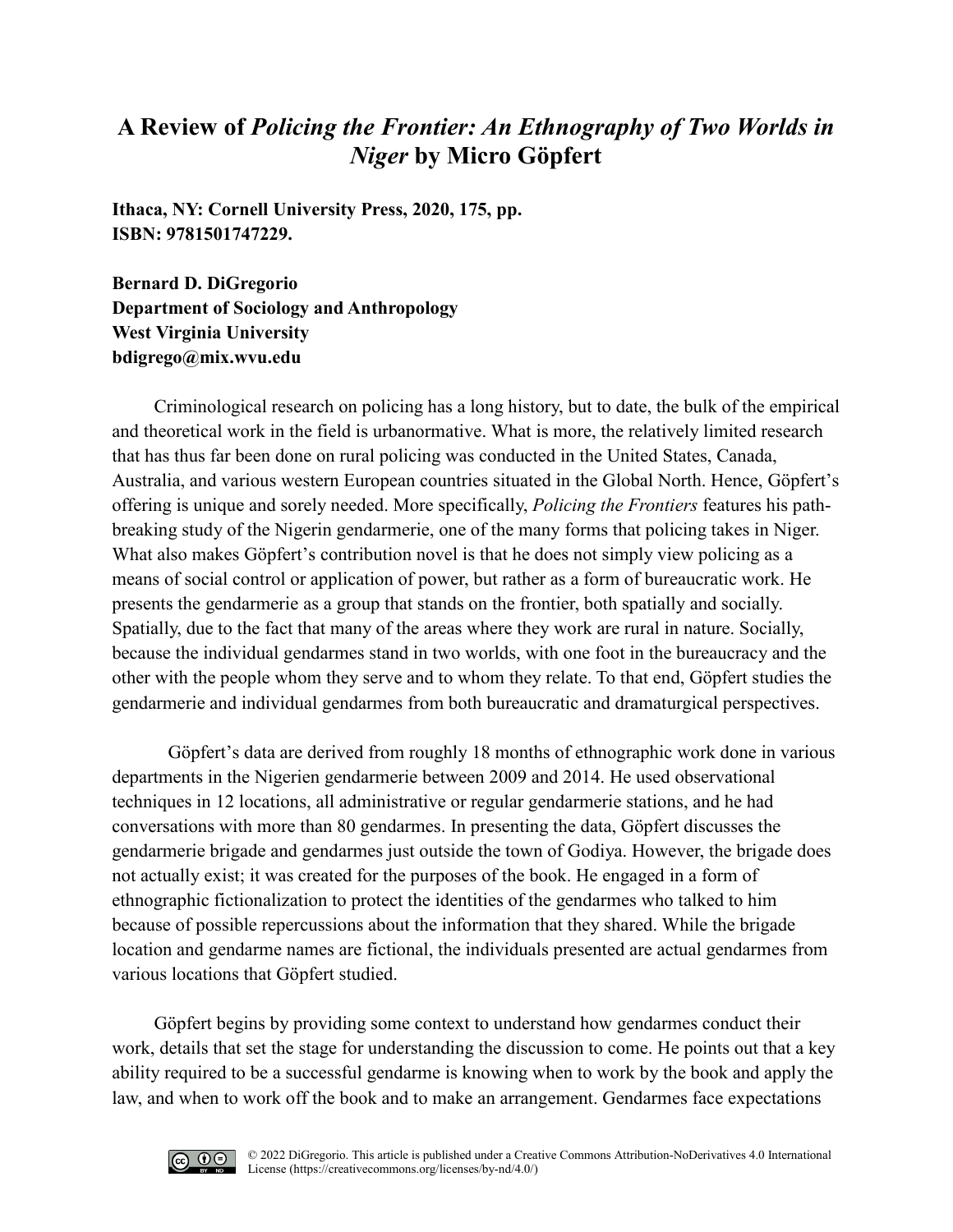from three different groups: their superiors, the prosecutors, and the public. As well, they must navigate their experiences to resolve issues in a way satisfactory to all three groups. Göpfert notes that the gendarmerie exists on a frontier. In addition to the frontier being a space, it has certain stakes attached, which shape the expectations of those the gendarmerie deals with.

Göpfert next focuses on the history of the gendarmerie in Niger, reaching back to their colonial roots. He points out how while exact details are not clear, the gendarmerie have roots in French military colonization, which has shaped views on intrusion into perceived internal affairs, as well as the idea of a desirable social order. An increase in bureaucratization led to a focus on peacekeeping efforts, and Nigerien independence led to the incorporation of Nigerien peoples into the gendarmerie and a shift from French regulation. There were changes in operation, and Göpfert notes that the gendarmerie are police with military training and status, which gives them two distinct purposes: (1) they defend the borders of Niger from external threats and (2) work to keep the peace and maintain order internally.

Göpfert applies a bureaucratic perspective to the steps that gendarmes take in dealing with problems brought to them. Over the course of multiple chapters, he presents the work being done as that which shapes and presents a narrative of the issues that they respond to. Civilians are able to come to the gendarmes and present their concerns in an open format, to focus on what they feel are the important details, free from bureaucratic constraints. The gendarmes next work to bring the narrative together, using their own personal contacts and connections to gain a more complete understanding of the situation. They then fit the narrative into an aesthetically pleasing report, one which structures and organizes the narrative into a clear presentation of the issue. The gendarmes function as a bridge between the people and the bureaucracy, ensuring that there is effective communication between those two elements of society.

Göpfert finishes by applying a dramaturgical perspective to the work done by gendarmes, pointing out that the gendarmes' efforts focus on establishing and maintaining the peace, rather than just enforcing the law to the letter. He shows that gendarmes present themselves as mediators, rather than as enforcers. The goal is to make peace in any incident, to get everyone on the same page. They also engage in repair work, worrying less about who is right and who is wrong, and more about reconciliation, moving beyond the situation. To do so, gendarmes often engage in under-enforcement, not fully enforcing the law, and resolving issues through out-ofcourt settlements. In a sense, the gendarmes engage in a form of restorative justice, focused on repairing the harm done through mediation with victims and offenders. The problem with this is that it places gendarmes in a position of irresolvable tension; they are caught between the reality in which they find themselves, and the abstract ideals which they are meant to uphold. It is difficult to please all parties involved, as well as their own interests and motivations, and the result is a community among the gendarmes, while simultaneously experiencing isolation from all those that they deal with.